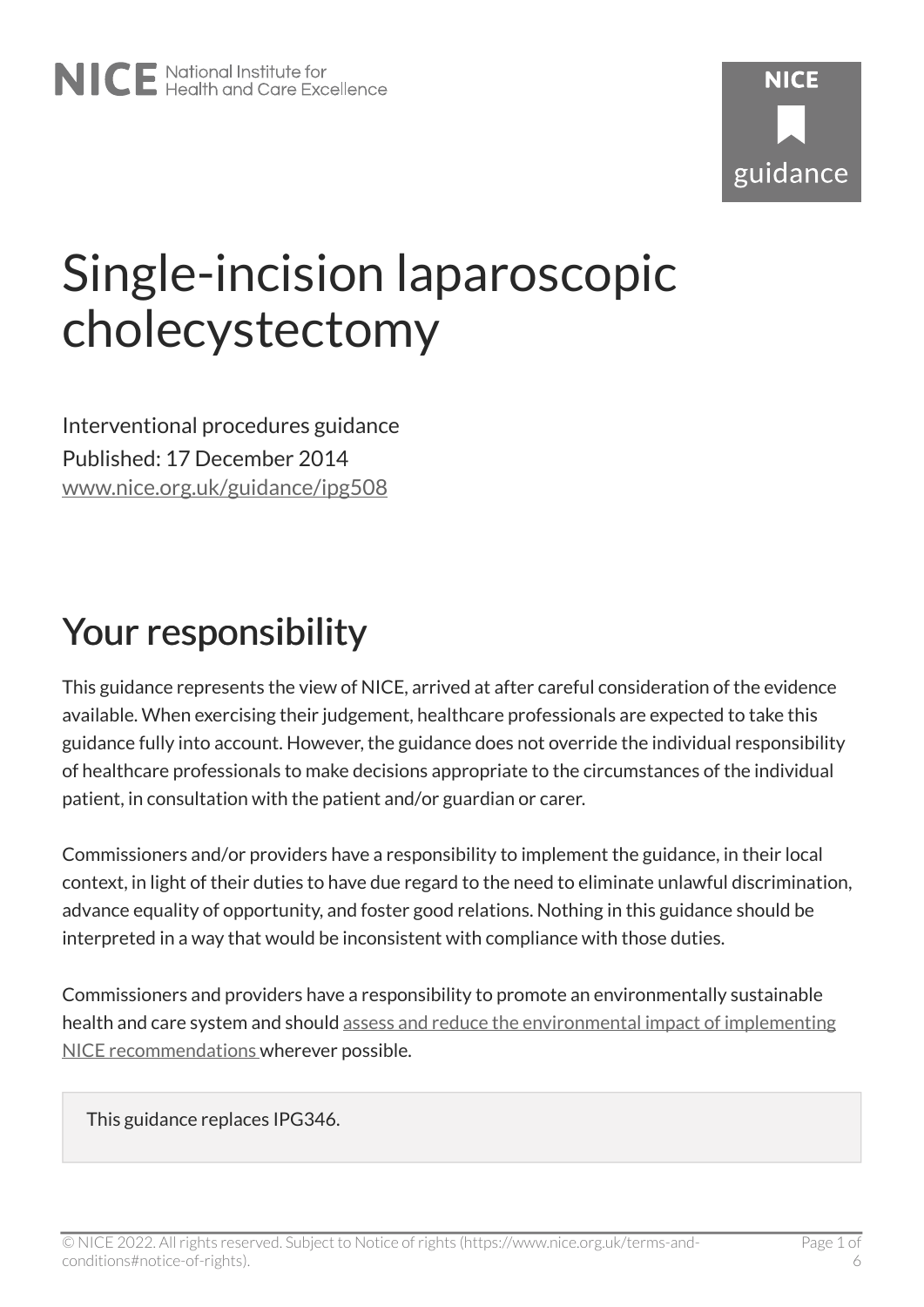#### 1 Recommendations

- 1.1 Current evidence on the safety and efficacy of single-incision laparoscopic cholecystectomy is adequate to support the use of this procedure provided that normal arrangements are in place for clinical governance, consent and audit.
- 1.2 Single-incision laparoscopic cholecystectomy is technically challenging and should only be carried out by experienced laparoscopic surgeons who have had specific training in the procedure.

#### 2 Indications and current treatments

- 2.1 Gallstones form in the gallbladder from cholesterol or bile pigments: they may be small and multiple, or large and sometimes single. They are more common in women and in people who are obese. Most people with gallstones are asymptomatic but some may develop recurrent symptoms, typically abdominal pain after eating a meal. In some people, gallstones may lead to episodes of acute inflammation of the gallbladder (acute cholecystitis) that can cause pain, fever, nausea and vomiting. Other presentations (resulting from displacement of gallbladder stones into the common bile duct) include biliary colic, obstructive jaundice and acute pancreatitis.
- 2.2 The usual treatment option for symptomatic gallstones is cholecystectomy. This is typically done laparoscopically, using several small incisions in the abdomen, although open surgery through a larger incision is sometimes necessary.

### 3 The procedure

- 3.1 Single-incision laparoscopic cholecystectomy aims to remove the gallbladder through a single incision, which is usually made near the umbilicus. The claimed benefits of this procedure over standard laparoscopic cholecystectomy include less pain, shorter recovery time, fewer wound complications and improved cosmesis.
- 3.2 Single-incision laparoscopic cholecystectomy is done with the patient under general anaesthesia. There are 2 surgical approaches. One uses a single umbilical skin incision with skin flaps to insert ports through multiple fascial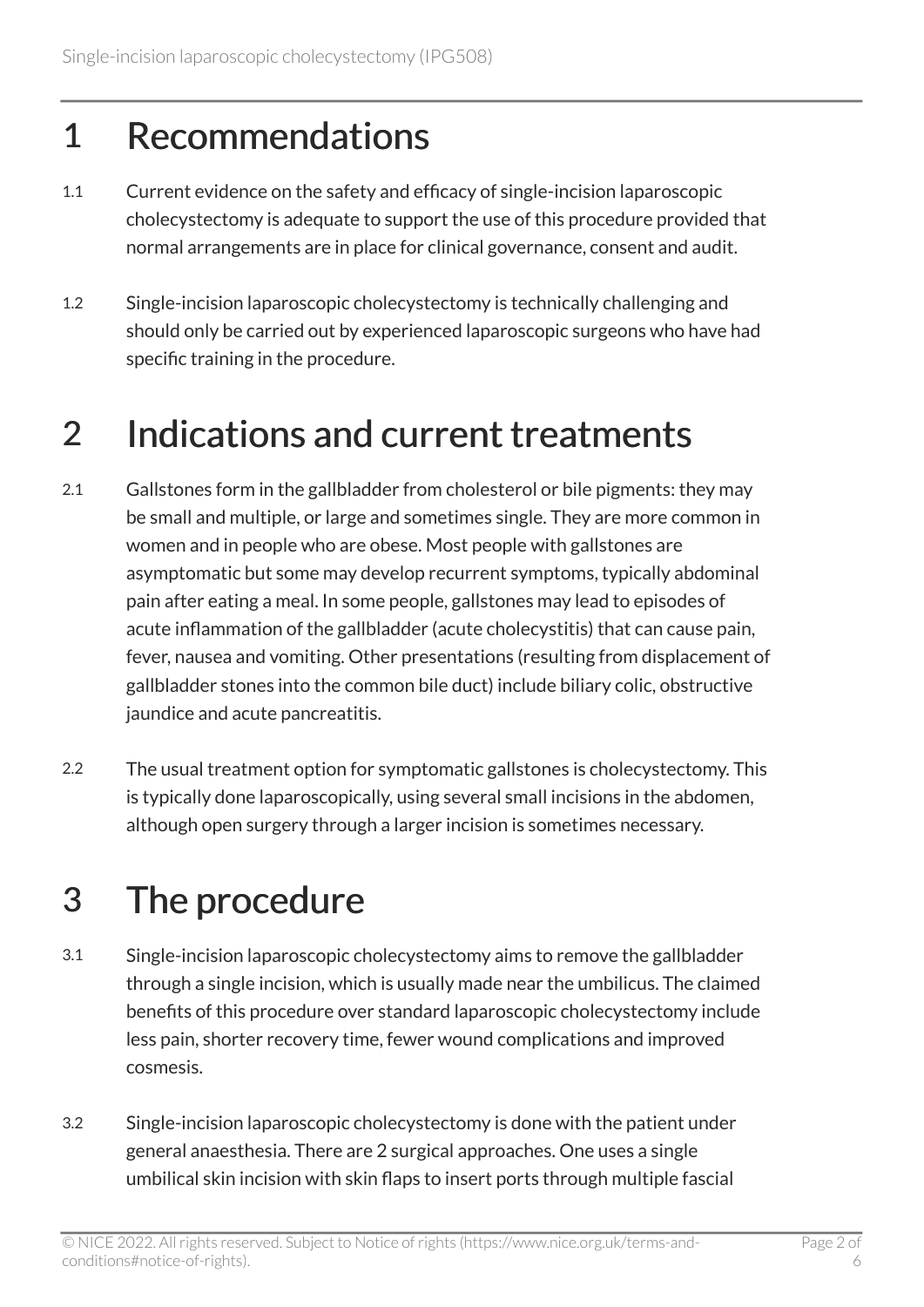punctures. The other uses a specifically designed device that allows multiple instruments to be passed through a single port placed in or near the umbilicus. A pneumoperitoneum is established and the gallbladder is retracted with a laparoscopic instrument ('grasper') or by a transabdominal suture. The hilum of the gallbladder is dissected using endoscopic instruments. The cystic artery and cystic duct are clipped and divided and the gallbladder is separated from the liver. At least 1 additional port in the epigastrium may be needed if a cholangiogram is performed or if the common bile duct is explored. The gallbladder is removed through the umbilical incision.

### 4 Efficacy

This section describes efficacy outcomes from the published literature that the Committee considered as part of the evidence about this procedure. Much of the evidence considered by the Committee was presented in meta-analyses from 2 systematic reviews, which reported relative risks in the form of pooled mean differences for continuous outcome variables, and odds ratios for dichotomous variables. Pooled measures of absolute risk were not reported. For more detailed information on the evidence, see the [interventional procedure overview](http://www.nice.org.uk/Guidance/IPG508/Evidence).

- 4.1 In a systematic review of 25 randomised controlled trials that included 1841 patients treated by single-incision laparoscopic cholecystectomy (SILC) or conventional multiport laparoscopic cholecystectomy (CMLC), meta-analysis of the proportion of procedures that were converted to open surgery revealed no significant difference between groups (odds ratio of 0.69; 95% confidence interval [CI] 0.13 to 3.58, p=0.655).
- 4.2 In the systematic review of 25 randomised controlled trials that included 1841 patients treated by SILC or CMLC, meta-analysis of the proportion of procedures that needed an additional surgical instrument revealed an odds ratio of 7.45 in favour of CMLC (95% CI 3.82 to 14.52). The proportion of procedures that needed additional surgical instruments was significantly lower in the CMLC group (p<0.001).
- 4.3 In a systematic review of 40 studies that included 3711 patients treated by SILC or CMLC, meta-analysis of intraoperative blood loss revealed no significant difference between groups (pooled mean difference of 0.44; 95% CI -0.96 to 1.85, p=0.54).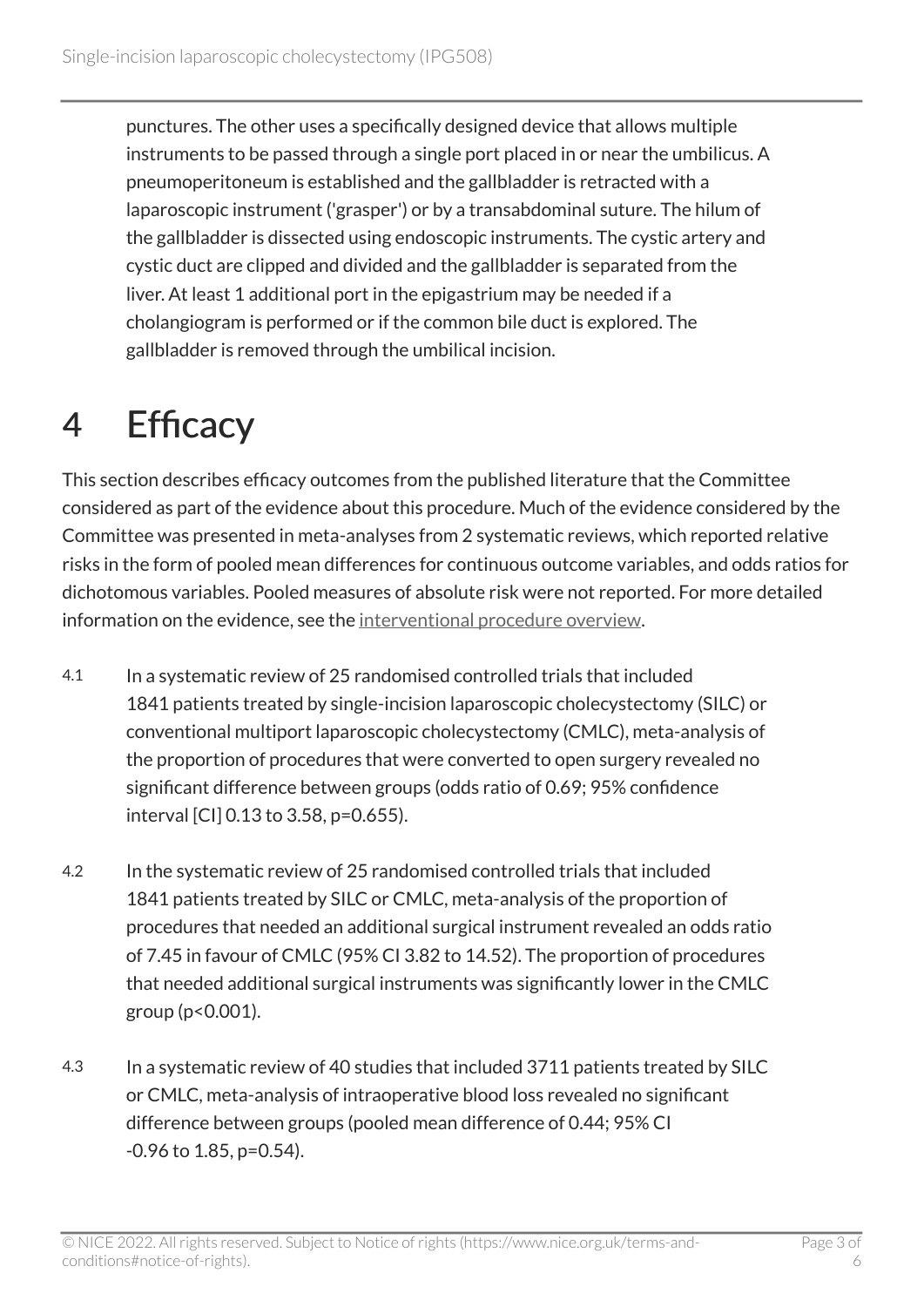- 4.4 In the systematic review of 25 randomised controlled trials that included 1841 patients treated by SILC or CMLC, meta-analysis of postoperative pain scores revealed a pooled mean difference of -0.70 in favour of SILC at 3 to 4 hours (95% CI -1.32 to -0.09). Pain scores were significantly better in the SILC group (p=0.026). At 6 to 8 hours, the pooled mean difference was -0.613 in favour of SILC (95% CI -1.077 to -0.149, p=0.01).
- 4.5 In the systematic review of 25 randomised controlled trials that included 1841 patients treated by SILC or CMLC, meta-analysis of cosmesis scores at final follow-up revealed a pooled mean difference of 1.16 in favour of SILC (95% CI 0.61 to 1.70). Cosmesis scores were significantly better in the SILC group (p<0.001).
- 4.6 In a randomised controlled trial of 200 patients treated by SILC (n=119) or CMLC (n=81), postoperative SF-12 scores (ranging from 0 to 100 with higher scores indicating better outcomes) were 51.1±8.9 in the SILC group and 54.1±6.7 in the CMLC group at 1-month follow-up (no preoperative SF-12 scores were reported, p=0.03).
- 4.7 Specialist advisers listed key efficacy outcomes as cosmesis, patient satisfaction and pain scores.

## 5 Safety

This section describes safety outcomes from the published literature that the Committee considered as part of the evidence about this procedure. Much of the evidence considered by the Committee was presented in meta-analyses from 2 systematic reviews, which reported relative risks in the form of pooled mean differences for continuous outcome variables, and odds ratios for dichotomous variables. Pooled measures of absolute risk were not reported. For more detailed information on the evidence, see the [interventional procedure overview](http://www.nice.org.uk/Guidance/IPG508/Evidence).

- 5.1 In a systematic review of 25 randomised controlled trials that included 1841 patients treated by single-incision laparoscopic cholecystectomy (SILC) or conventional multiport laparoscopic cholecystectomy (CMLC), meta-analysis of the incidence of bile duct injuries revealed no significant difference between groups (odds ratio of 1.00; 95% confidence interval  $\left[CI\right]$  0.165 to 6.066, p=1.0).
- 5.2 Gallbladder perforation was reported in 12% (9/75) of patients in the SILC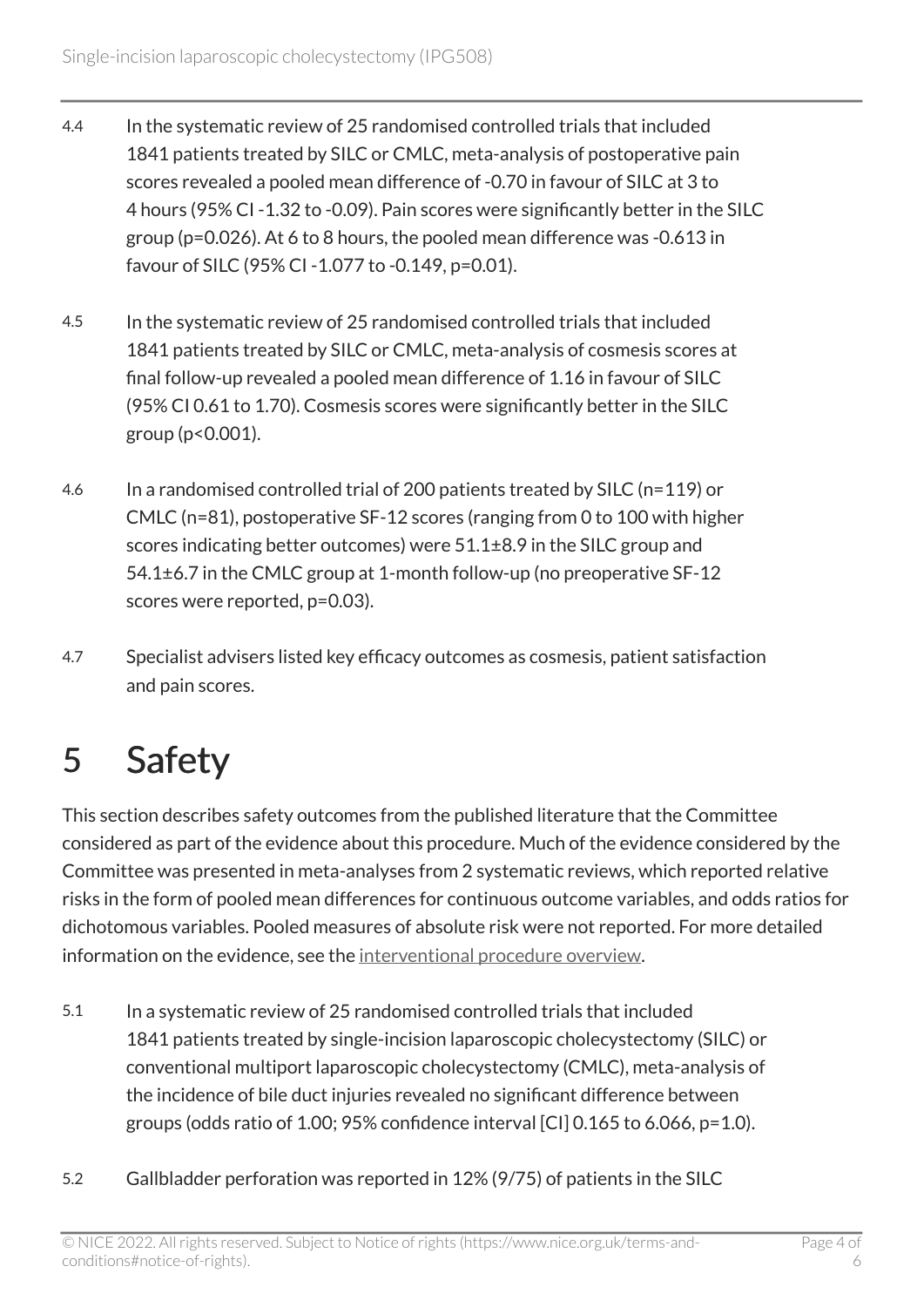group and 8% (6/75) of patients in the CMLC group in a randomised controlled trial of 150 patients (no p values reported).

- 5.3 In a systematic review of 40 studies that included 3711 patients treated by SILC or CMLC, meta-analysis of the incidence of wound haematomas revealed no significant difference between groups (odds ratio of 2.07; 95% CI 0.90 to 4.74, p=0.09).
- 5.4 In the systematic review of 40 studies that included 3711 patients treated by SILC or CMLC, meta-analysis of the incidence of wound infections revealed no significant difference between groups (odds ratio of 1.03; 95% CI 0.53 to 2.0, p=0.92).
- 5.5 In the systematic review of 40 studies that included 3711 patients treated by SILC or CMLC, meta-analysis of the incidence of incisional hernias revealed no significant difference between groups (odds ratio of 1.67; 95% CI 0.65 to 4.27, p=0.29).
- 5.6 In the systematic review of 25 randomised controlled trials that included 1841 patients treated by SILC or CMLC, meta-analysis of the incidence of retained gallstones revealed no significant difference between groups (odds ratio of 2.15; 95% CI 0.55 to 8.33, p=0.269).
- 5.7 Erythema was reported in 4% (5/119) of patients in the SILC group and 0% of patients in the CMLC group in a randomised controlled trial of 200 patients (no p values reported). In the same study, ecchymosis was reported in 1% (1/119) of patients in the SILC group and 0% of patients in the CMLC group (no p values reported).
- 5.8 A non-systematic review of safety events that included 38 studies (1180 patients treated by SILC) reported seroma in 1% (17/1180) of patients, renal failure in 0.08% (1/1180) of patients and ileus in 0.17% (2/1180) of patients.
- 5.9 Specialist advisers did not highlight any additional adverse events reported in the literature. Retained gallstones, incisional hernias, and visceral and vascular injuries (such as bile duct injuries) were identified as theoretical adverse events.